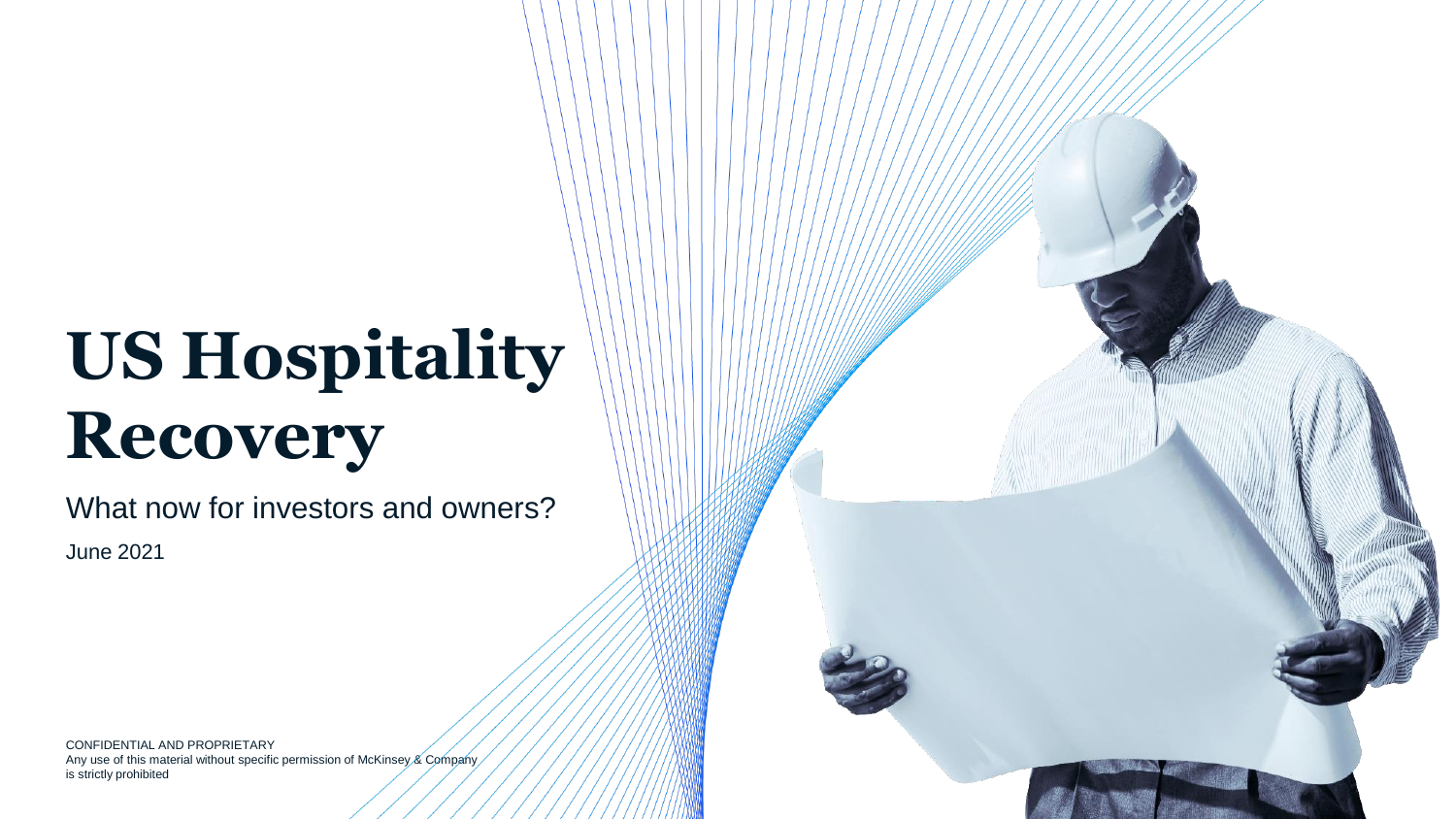# **Agenda**

**1**

**How has the hospitality sector been affected by COVID-19?** 

# **2**

What could happen next?

**3**

What are the implications for owners and investors?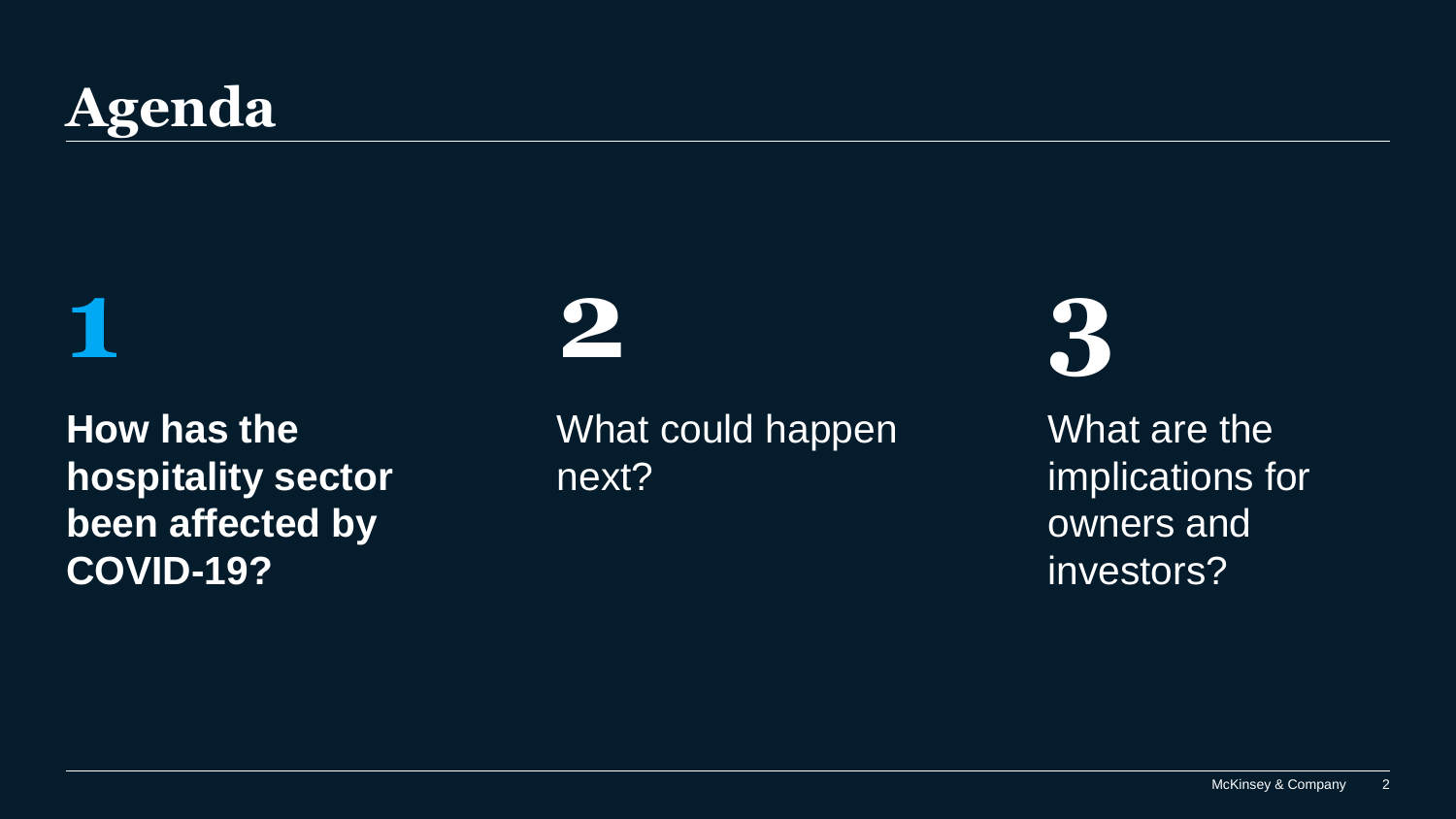#### **1. The hospitality sector has several different participants across the value chain, from brands to owners and service providers**

#### **Hotels<sup>1</sup>**

**\$245B<sup>2</sup>**



**\$30B<sup>2</sup> Vacation rentals (e.g., Airbnb, VRBO, HomeAway)**

1. Includes motels, casino hotels, and traditional B&Bs 2. US gross rooms revenue (2019)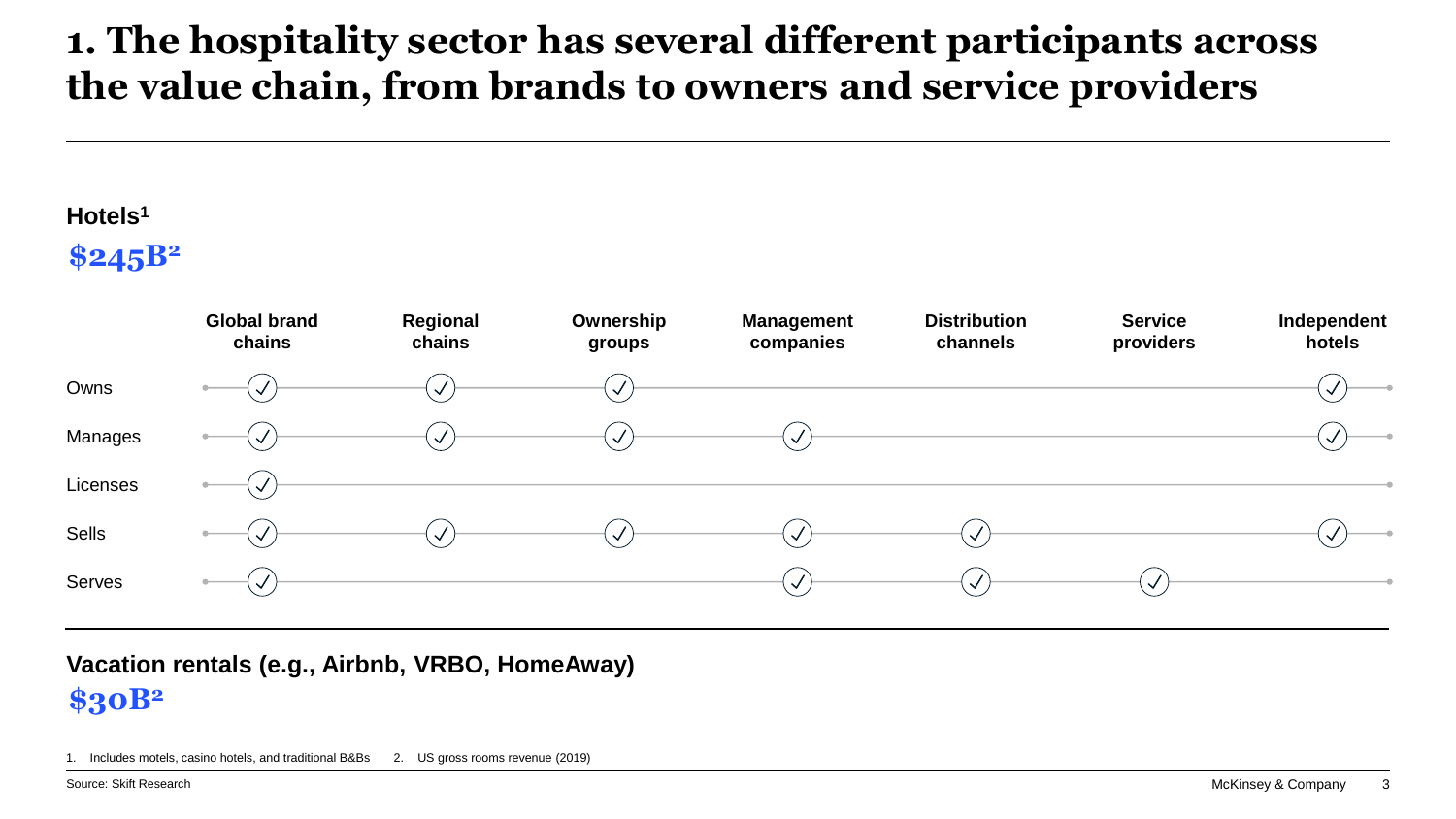#### **1. In the US, hotel brands have higher penetration than in many other parts of the world**

#### 32% 30% 27% 9% 8% 6% 35% 36% 41% 24% 26% 26% 2002 2008 2019 100 100 100 50% 12% 22% 16% UK (2019) 100 58%  $\overline{\textbf{1}}$ 3% 29% 9% Germany (2019) 99 45% 22% 29% 100 4% India (2019) **Branded chains**

#### **US hotels rooms revenue by scale,** % of total

**Luxury, Upper Upscale Contract Upscale, Upper Midscale, Midscale Contract Contract Independent** 

Source: STR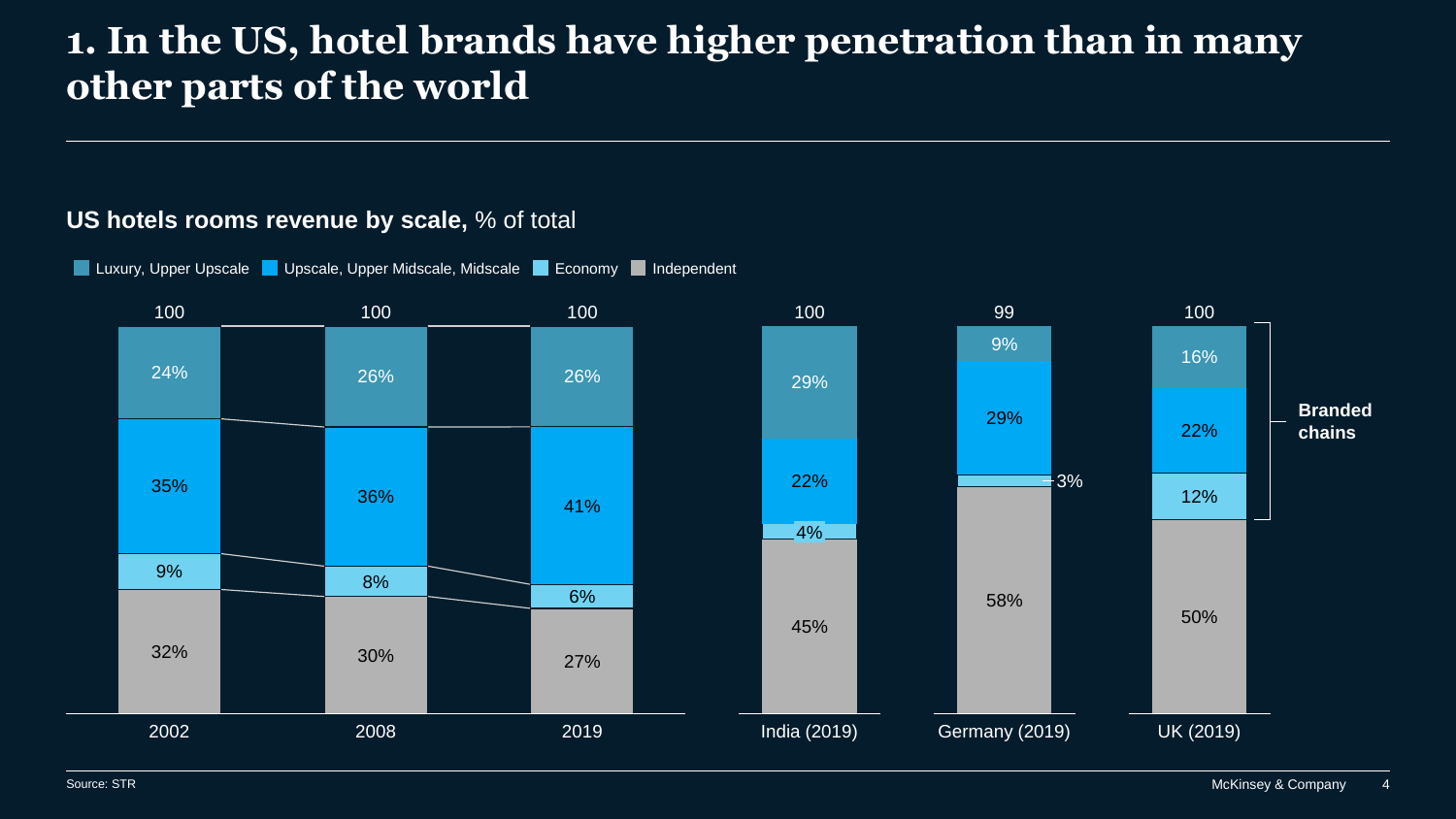#### **1. As of spring 2021, US occupancy has reached ~65% of pre-COVID levels; rates remain off pre-crisis levels to a similar degree**



#### **Hotel occupancy and average price by region** Percentage of level for same week in 2019 Jan-2020 Oct-2020 -100 -50  $\Omega$ **Average hotel** 50 **occupancy rate (STR)** 0 -60 20 -40 -20 **Average price per night in hotel (STR)** Apr-2020 Jul-2020 Feb-2021<sup>1</sup> Jan-2021 1. First two weeks of February 2021

Source: STR, WTTC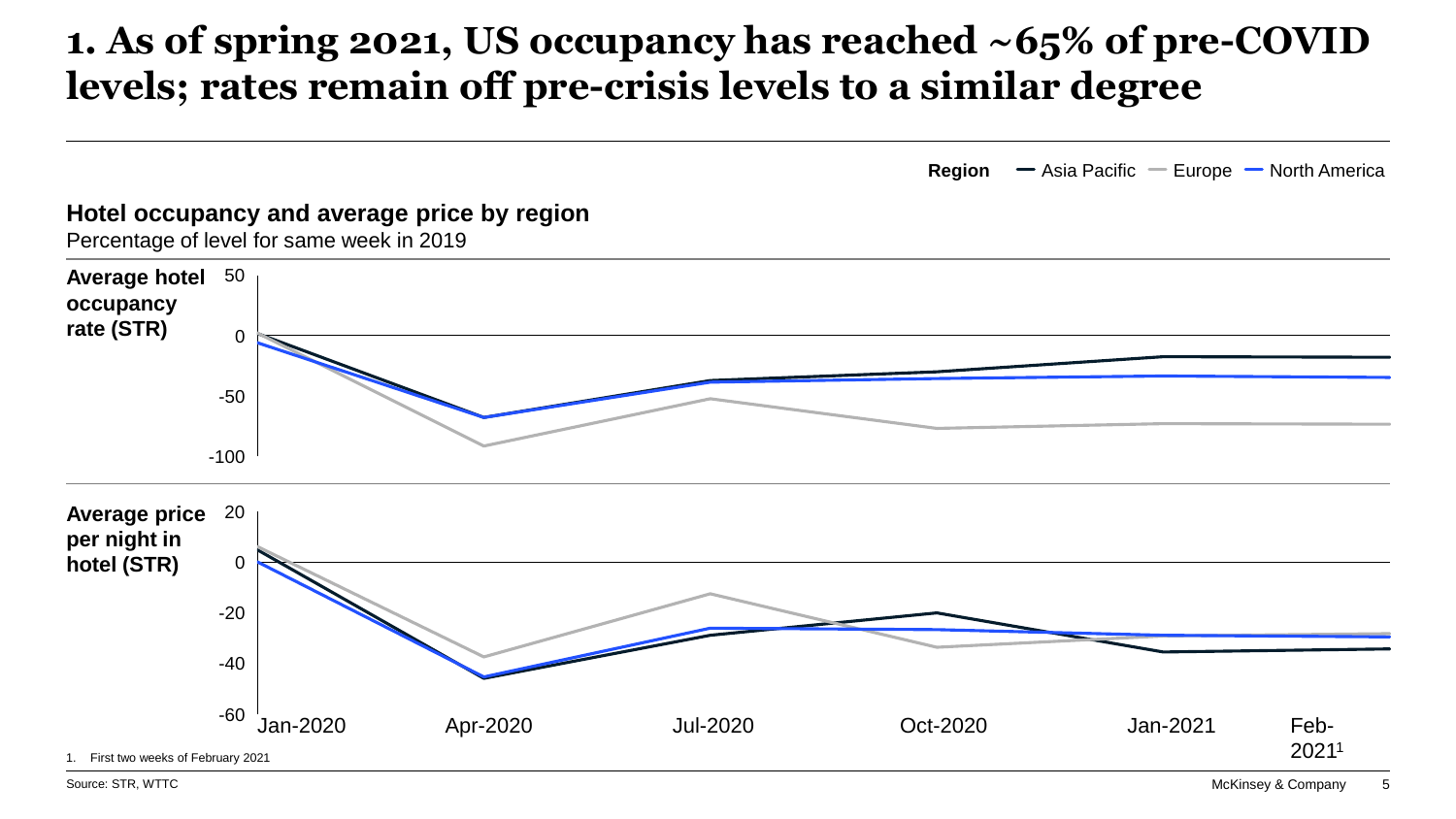#### **1. Market capitalization of US hospitality brands has also largely recovered**

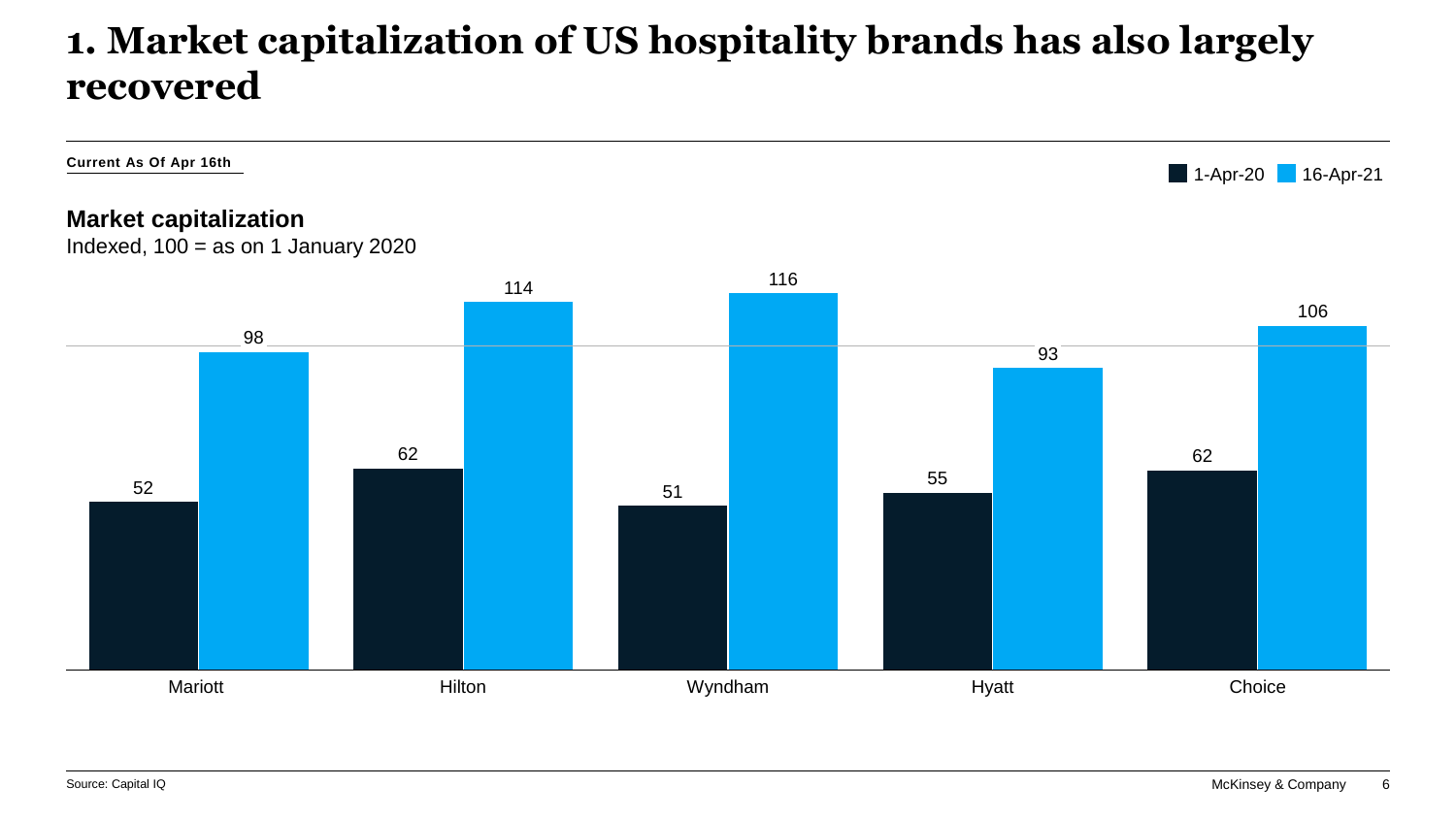## **1. Hotel brands have performed better than REITs**



1. The FTSE Nareit US Real Estate Index Series is a comprehensive family of REIT-focused indexes that span the commercial real estate industry

2. Hotel brands is a weighted average of Hyatt, Marriott, Choice, Hilton and Wyndham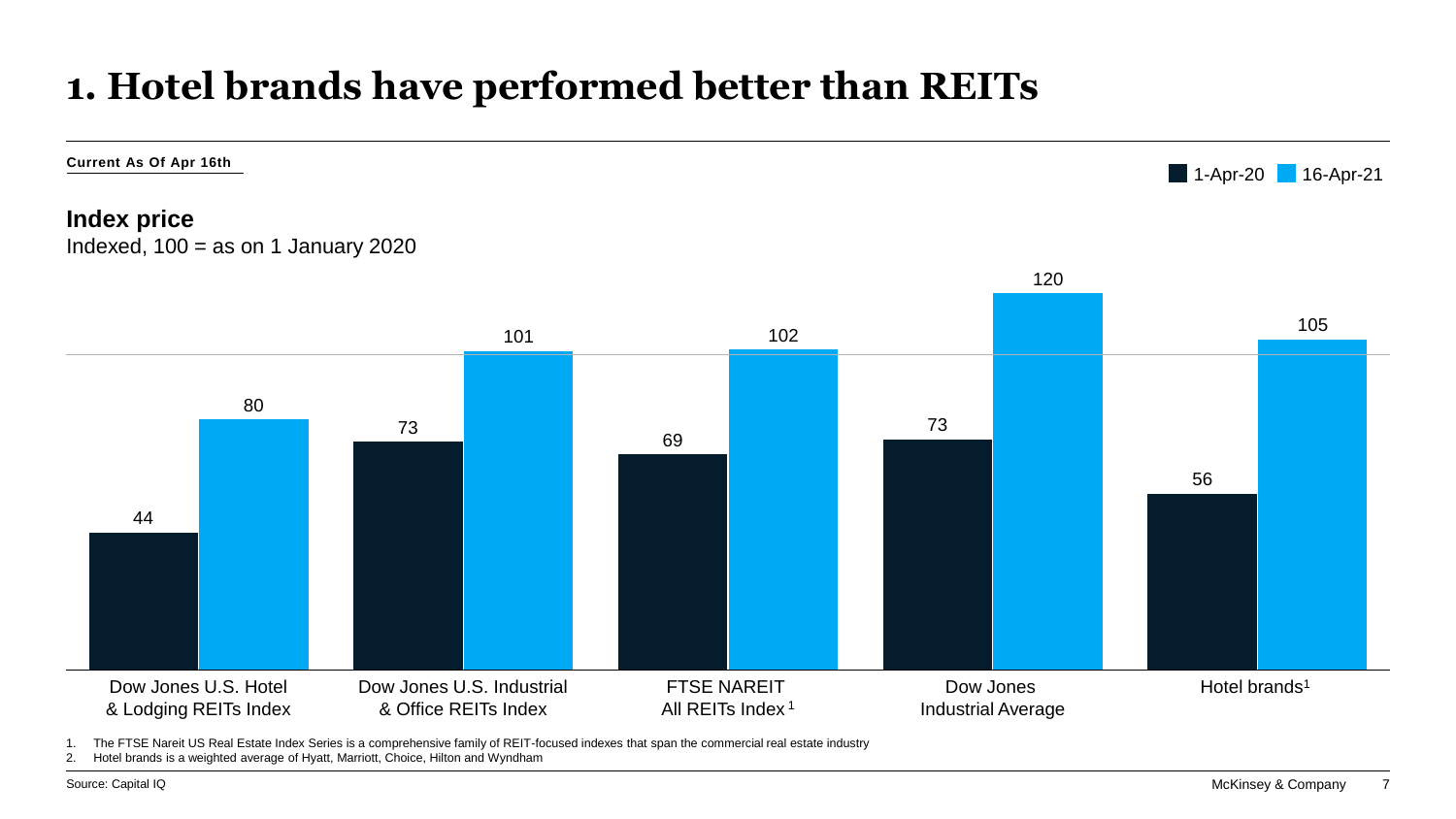# **Agenda**

**1**

How has the hospitality sector been affected by COVID-19?

# **2**

**What could happen next?**  **3**

What are the implications for owners and investors?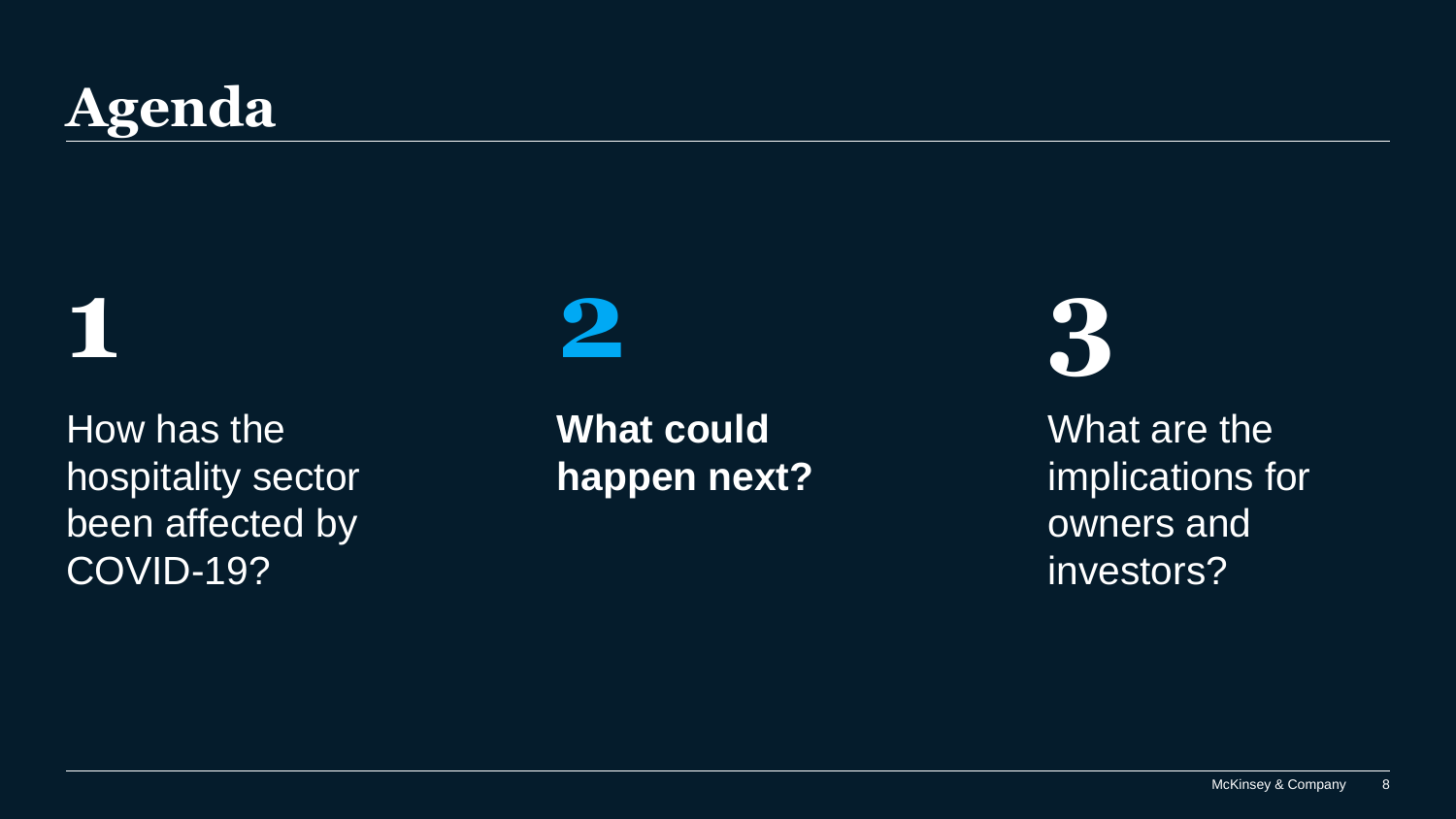### **2. Leisure travel will likely drive the recovery of the US hotel sector**



**Leisure destinations continue to be a bright spot in the progress to recovery**  and has become a priority growth area across all of our distinctive brands, including our popular select service hotels

**- Tina Edmundson,**  Marriott Global Officer, Brand & Marketing

…we are **on pace to see record leisure demand** in the U.S. over the summer months with April bookings for the summer exceeding 2019 peak levels by nearly 10%"

**- Christopher Nassetta,**  Hilton CEO

The demand levels we saw in March have continued through April. While **leisure travel continues to lead the recovery**, we are encouraged by positive indicators across other travel segments as well.

**- Mark Hoplamazian,**  Hyatt Hotels CEO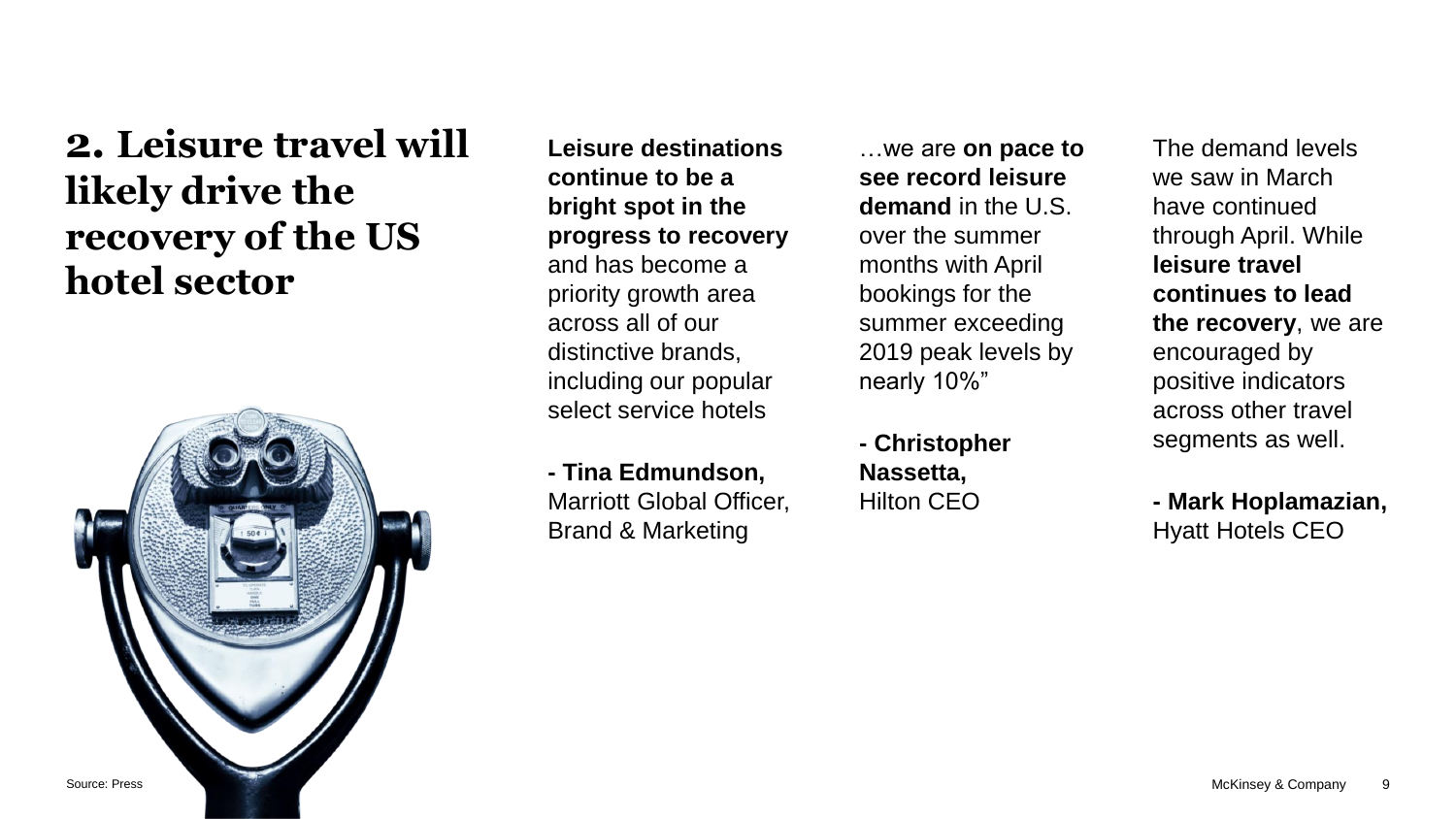#### **2. Revenue per available room (RevPAR) may only recover by 2023-24; corporate-reliant scales will likely take longer**

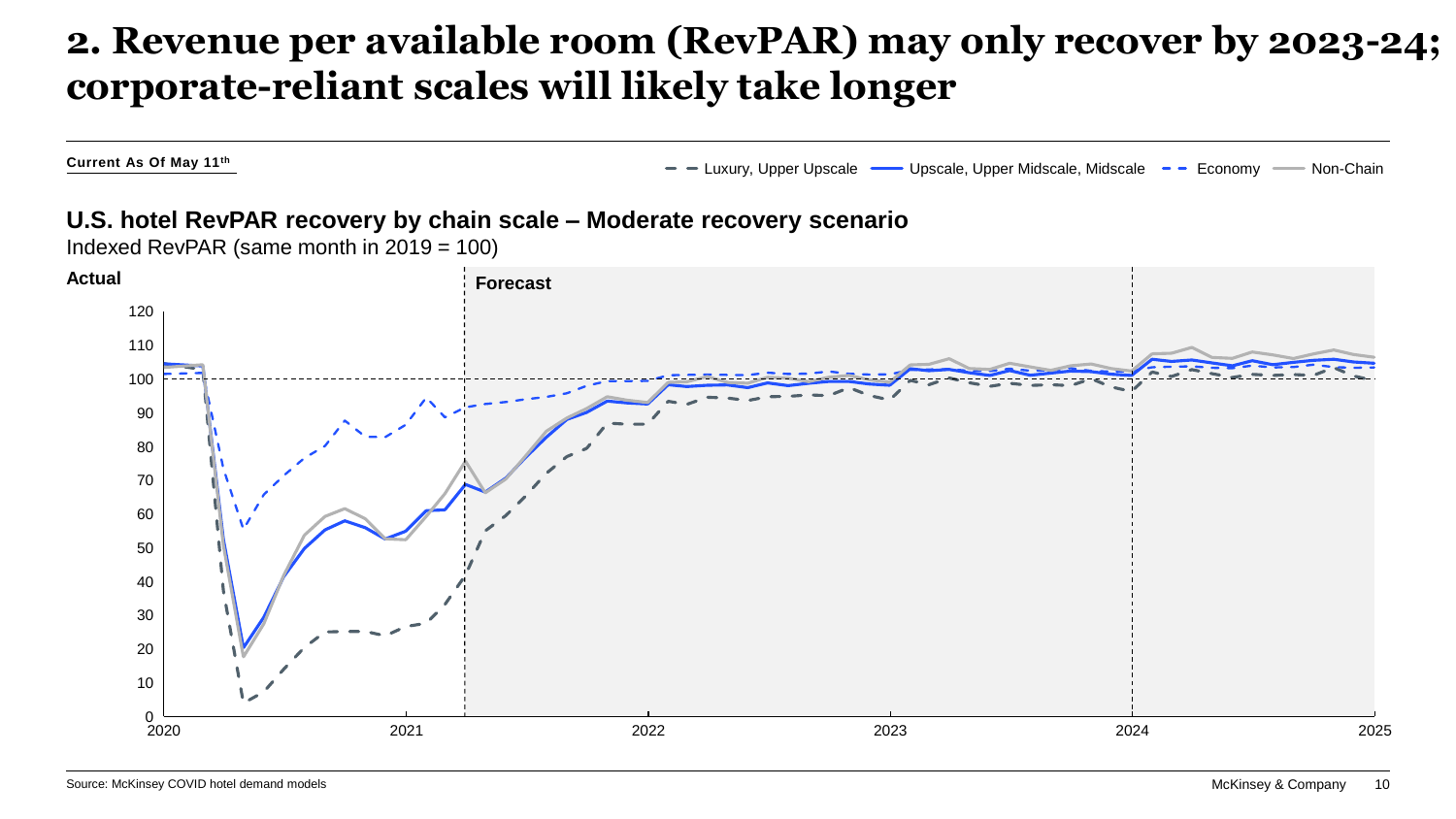## **2. The pipeline of hotels currently being planned or built will remain steady or decline only slightly**

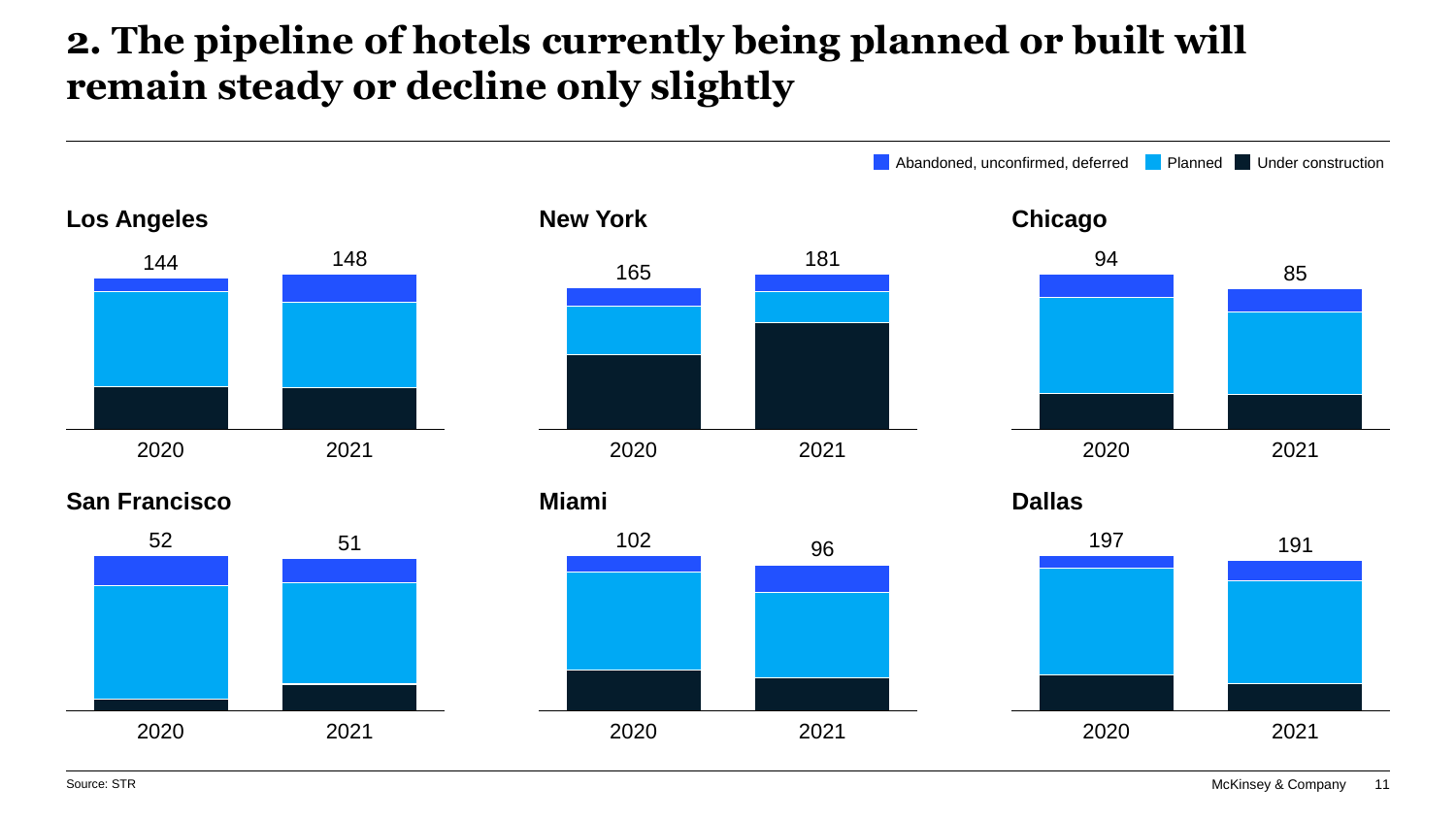### **2. Driven by strong domestic demand for leisure travel, RevPAR at the city level may hold some surprises in its recovery**

**FY2020A** FY2021E

| RevPAR estimate – moderate<br>recovery scenario<br>Indexed RevPAR $(FY 2019 = 100)$ |                                                                              | <b>Domestic</b><br>share of spend<br>$\%$ | Leisure share<br>% | <b>Observations</b>                                                                                                    |
|-------------------------------------------------------------------------------------|------------------------------------------------------------------------------|-------------------------------------------|--------------------|------------------------------------------------------------------------------------------------------------------------|
| New York NY                                                                         | 32<br>74                                                                     | 51%                                       | 80%                | Domestic mixed destination - Significant travel restrictions<br>in 2020                                                |
| Miami FL                                                                            | 59<br>74                                                                     | $34\%$ <sup>1</sup>                       | 82%1               | International leisure destination - Domestic visitors can<br>compensate for some, but not all of the shortfall         |
| Los Angeles CA                                                                      | 47<br>68                                                                     | $51\%$ <sup>1</sup>                       | 79%1               | Domestic leisure destination - Leisure recovery and slightly<br>weaker development pipeline contribute to recovery     |
| San Francisco CA                                                                    | 36<br>61                                                                     | $38\%^2$                                  | 65%                | International business destination - MICE segment is a<br>major contributor to local economic impact                   |
| Dallas TX                                                                           | 50<br>71                                                                     | $71\%$ <sup>2</sup>                       | 80%                | Domestic leisure destination- VFR segment represented<br>almost half of all visitors in 2019                           |
| Chicago IL                                                                          | 32<br>70                                                                     | $35\%$ <sup>3</sup>                       | 78% <sup>2</sup>   | International mixed destination – Primarily driven through<br>leisure, MICE had strong performance before the pandemic |
| Data for 2018<br>Data for 2016                                                      | Share of domestic spend 2018-2019 vs total tourism spend in Illinois in 2019 |                                           |                    |                                                                                                                        |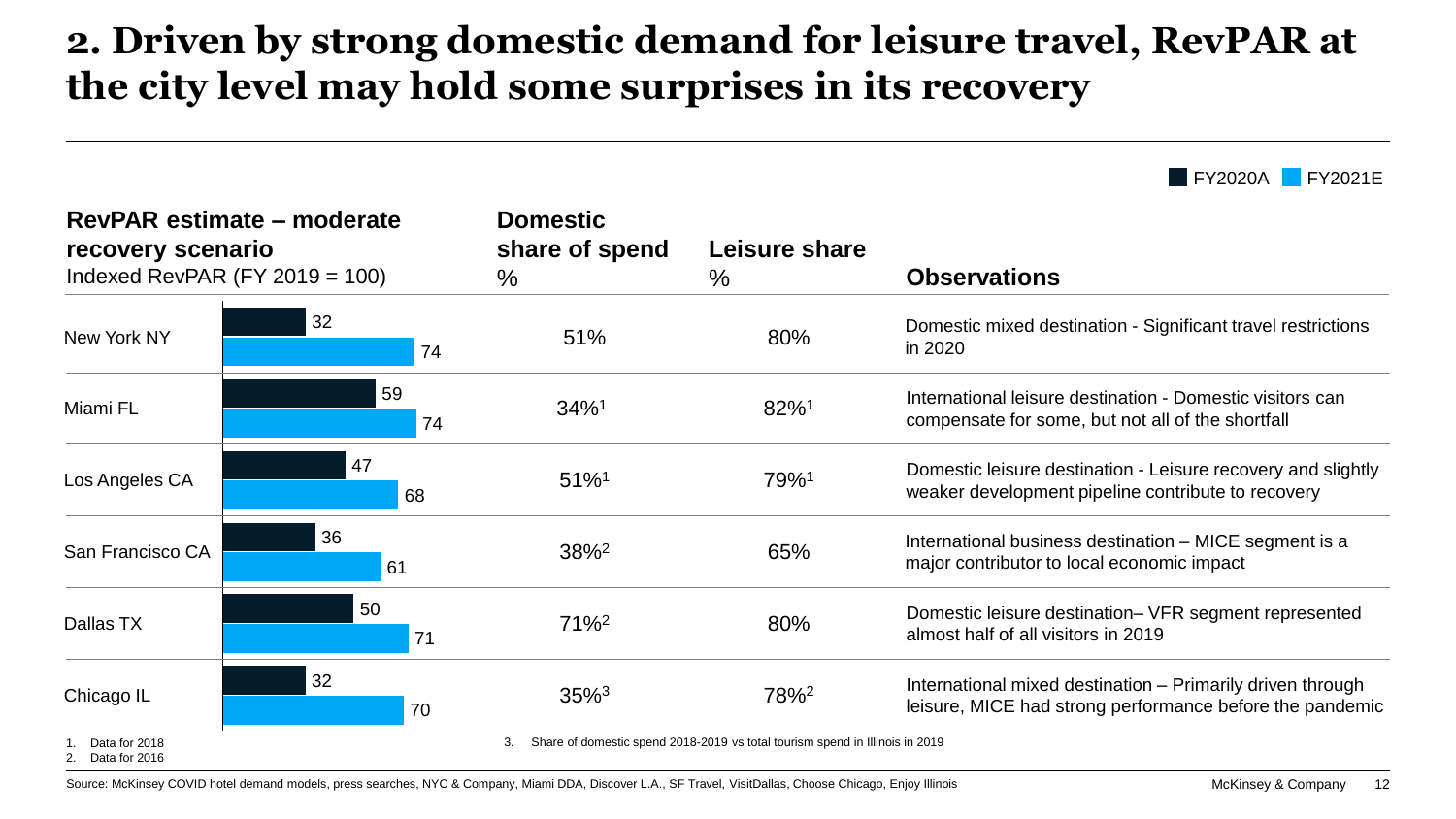# **Agenda**

**1**

How has the hospitality sector been affected by COVID-19?

# **2**

What could happen next?

**3**

**What are the implications for owners and investors?**